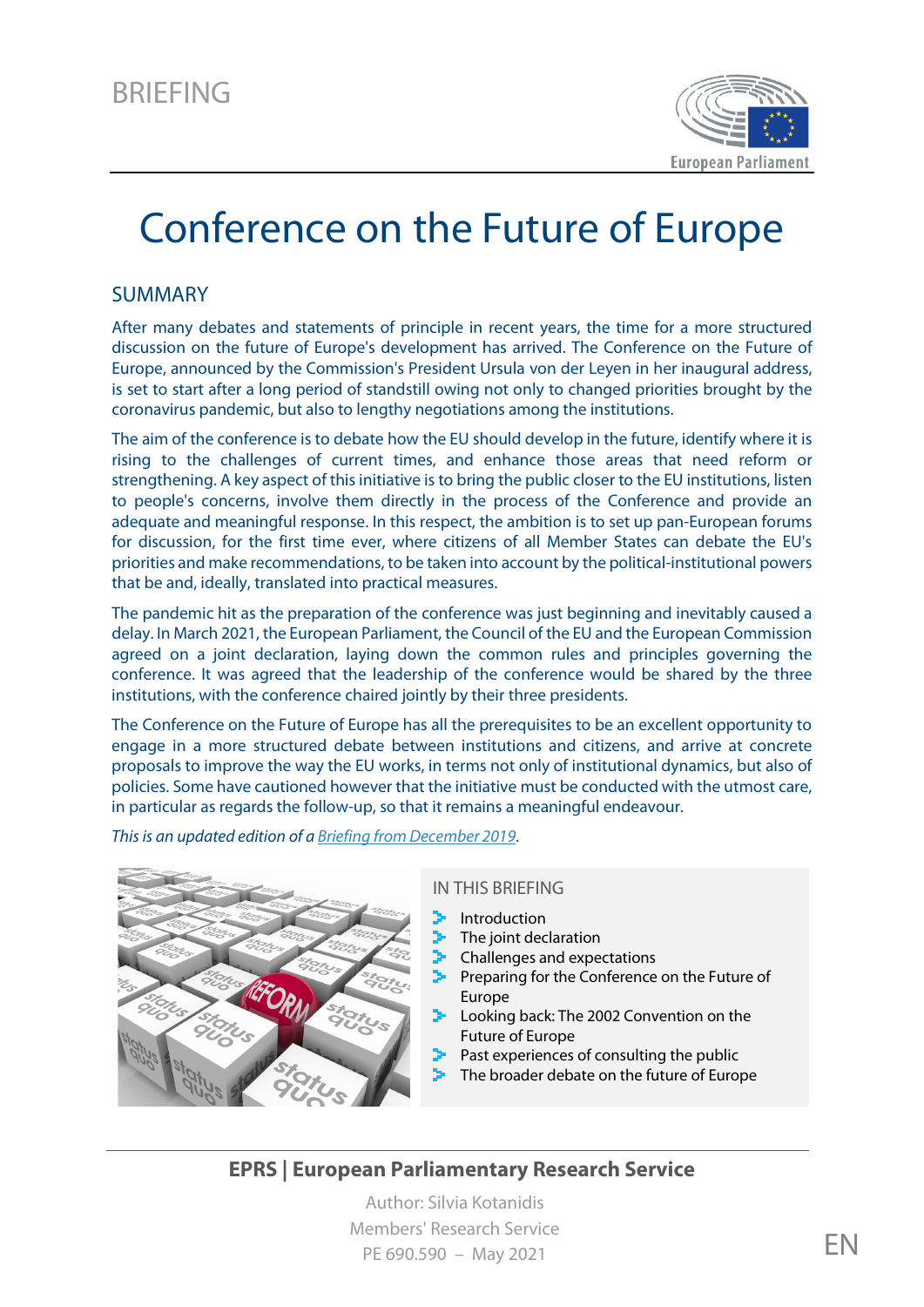## Introduction

In 2019, aiming to revitalise EU democracy and bring the institutions closer to citizens and inspired by an [idea](https://www.federalists.eu/conference-on-the-future-of-europe#:%7E:text=In%20March%202019%2C%20President%20Macron,the%20road%20to%20European%20renewal%E2%80%9D.) first voiced by French President Emmanuel Macron, Commission President Ursula von der Leyen proposed a conference on the future of Europe. Parliament, Council and the Commission began fleshing out their views on what the conference should look like and on how to follow up on its conclusions. This preparatory process was unexpectedly lengthy however owing not only to the outbreak of the pandemic, which inevitably redirected the attention of Council, the Commission and Parliament to essential coronavirus-containment measures, but also to difficulties in finding common ground on certain key aspects, such as the governing bodies and chair of the conference. A joint declaration wa[s signed](https://www.europarl.europa.eu/news/en/press-room/20210304IPR99242/future-of-europe-engaging-with-citizens-to-build-a-more-resilient-europe) on 10 March 2021 by the presidents of three institutions, marking the conclusion of the preparatory phase. The inauguration of the conference is expected to take place on 9 May 2021. Meanwhile, 19 April 2021 saw the launch of the conference'[s multilingual platform,](https://futureu.europa.eu/?locale=en) a hub that will give people and civil society organisations the opportunity to host and attend events and share ideas on the future of Europe. Although institutional contributions and debates on the topic of the future of Europe are not new in EU circles, it is the first time since the Lisbon Treaty reform that a structured discussion of this amplitude has taken place with the simultaneous presence of the three institutions – Commission, Parliament and Council, the participation of national parliaments and the substantial involvement of the general public.

# The joint declaration

The [joint declaration](https://ec.europa.eu/info/sites/info/files/en_-_joint_declaration_on_the_conference_on_the_future_of_europe.pdf) draws ideas from the positions expressed by the three institutions and represents a true compromise of wishes and positions. It stresses the need for the conference to address current challenges such as the green and digital transition, the social contract and the competitiveness of EU industry. The conference should also address inequalities and social fairness, face and respond to geopolitical challenges, and promote European values in an increasingly complex and turbulent world. The joint declaration considers the conference an opportunity for EU citizens to debate the Union's challenges and priorities in a new space and to have a say on the future of Europe.

Drawing on this ambitious objective, the joint declaration puts the spotlight on the **role of citizens** and solemnly commits the three presidents to follow up on the recommendations that the conference generates, fully respecting the principles of subsidiarity, proportionality and respective competences. The Conference is based on four pillars: th[e multilingual platform,](https://futureu.europa.eu/?locale=en) citizens' panels, the plenary and the executive board. The focus remains on **citizens and on a bottom-up approach** that should pervade the roll-out of the conference, by means of events and pan-EU debates, all facilitated by [a multilingual platform.](https://futureu.europa.eu/?locale=en) European citizens' panels are envisaged to allow transnational forums and will be representative of the EU population in terms of age, gender, socio-economic background, geographical origin and level of education. The panels will hold debates that will feed into the conference plenary, with recommendations for the EU institutions to follow up. Additional events may be organised in the form of national citizen's panels. Common principles and criteria in the form of a [conference charter](https://futureu.europa.eu/pages/charter?locale=en) should apply to any event organised within the conference. A lean **governance structure**, which should be gender balanced, should support the conference with an executive board representing the three institutions equally, each having three representatives and up to four observers. The presidential troika of the Conference of Parliamentary Committees for Union Affairs of Parliaments of the European Union [\(COSAC\)](http://www.cosac.eu/en/) would have observer status, together with the CoR, the European Economic and Social Committee (EESC) and representatives of other EU bodies and social partners. The **executive board**, deciding by consensus, will be made up of representatives of Parliament, Council and the Commission and report to the joint presidency, with the task of organising the work of the conference, its processes and events, and preparing conference plenary sessions, including citizens' input and the follow up to it. The **conference plenary** will debate recommendations from national and EU-wide panels, meeting at least once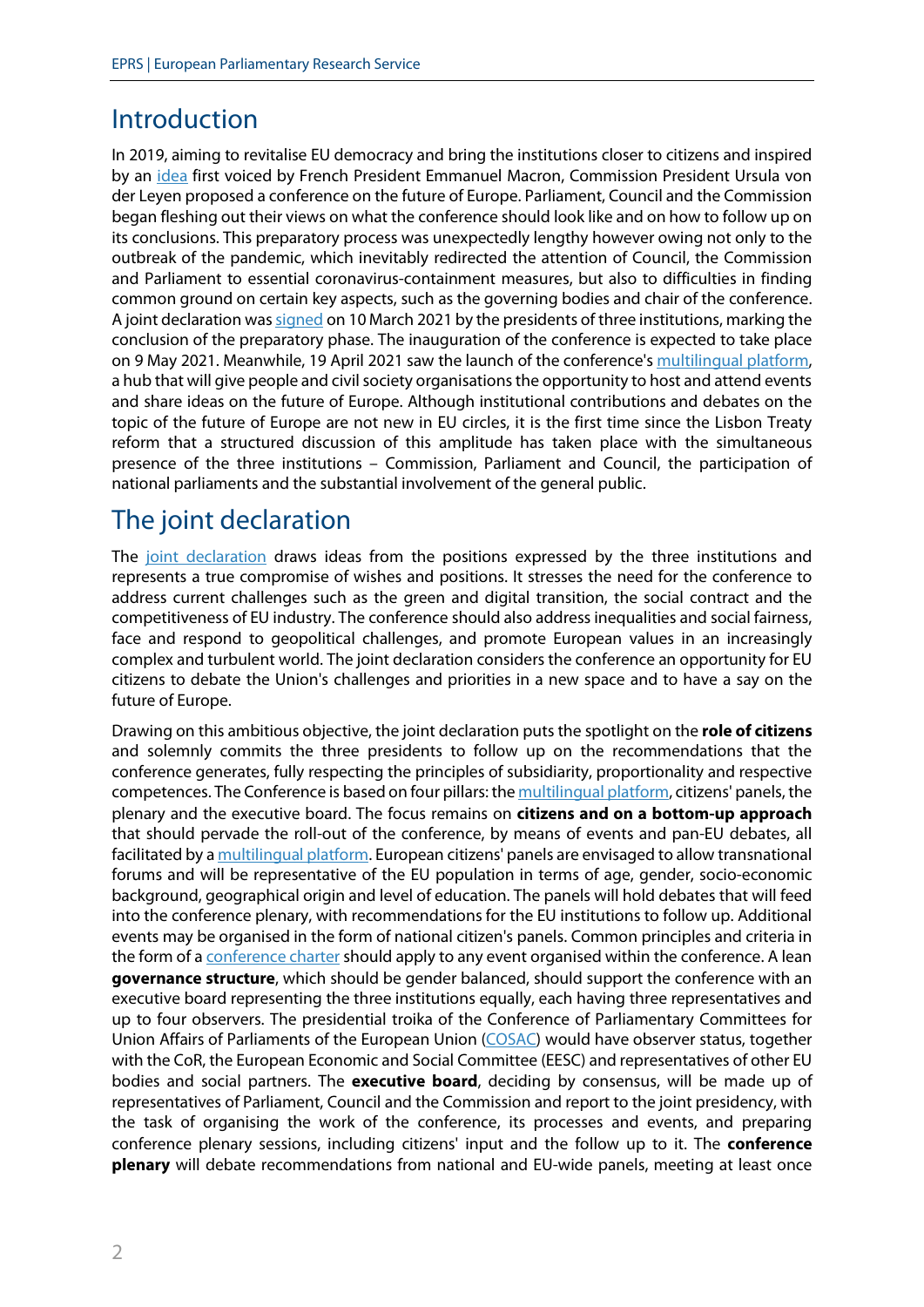every six months, and will be composed of representatives of Parliament, Council, the Commission and national parliaments on an equal footing, and citizens. The CoR, EESC, social partners and civil society organisations will be also represented, while the High Representative of the Union for Foreign Affairs and Security Policy/Vice-President of the Commission (HR/VP) will be involved when the international role of the EU is discussed. The conference bodies will agree on a consensual basis on how to report on the outcomes of the conference. The joint declaration provides a nonexhaustive list of **topics for discussion**, reflecting also the strategic agenda and political guidelines of the European Commission. These include: health, climate change and environmental challenges, an economy that works for people, social fairness, equality, intergenerational solidarity, digital transformation, EU values including the rule of law, migration challenges, democratic foundations, and how to strengthen the democratic process. Citizens may raise additional issues that matter to them. In addition, a number of cross-cutting issues will be discussed, such as better regulation, subsidiarity, proportionality, implementation and enforcement of the EU *acquis* and transparency. The **conclusions** will be presented to the joint presidency in a report. The joint declaration includes a commitment to inclusiveness, openness and transparency of the process, in full respect of privacy and data protection, with EU citizens' panels being broadcast and documentation available online. In view of the need for social distancing, digital participation is fully endorsed, although physical participation should also form an essential part of the conference. Finally, the joint declaration requires the conference to have a single identity, and establishes its **tripartite chair** of the presidents of Parliament, Council and the Commission, with **conclusions expected by spring 2022**.

#### The way ahead

While Parliament's President has [announced](https://multimedia.europarl.europa.eu/en/signing-ceremony-on-the-joint-declaration-for-the-conference-of-the-future-of-europe-opening-statement-sassoli-costa-von-der-leyen_I202965-V_v) that the conference will start on **9 May 2021**, [preparations](https://agenceurope.eu/en/bulletin/article/12675/6) have been under way to define the working methods, composition and rules of the conference plenary, while the governing rules of the executive board had already been defined. As [announced on 19](https://www.europarl.europa.eu/news/en/press-room/20210319IPR00427/conference-on-the-future-of-europe-ep-appoints-executive-board-representatives) March, Parliament will be represented on the board by Guy Verhofstadt – as cochair – (Renew, Belgium), Iratxe García Perez (S&D, Spain) and Manfred Weber (EPP, Germany); and its four observers on the board will be Gerolf Annemans (ID, Belgium), Daniel Freund (Greens/EFA, Germany), Zdzisław Krasnodębski (ECR, Poland) and Helmut Scholz (The Left, Germany). As far as the other [institutions](https://agenceurope.eu/en/bulletin/article/12686/32) are concerned, the Commission will be represented by Věra Jourová (Values and Transparency), Maroš Šefčovič (Interinstitutional Relations and Foresight) and Dubravka Šuica (Democracy and Demography), and the Council by Clément Beaune (France), Ana Paula Zacarias (Portugal) and Gašper Dovžan (Slovenia). Members of the executive board with observer status for the Council will be: Sophie Wilmès (Belgium), Milena Hrdinková (Czechia), Juan González-Barba Pera (Spain) and Hans Dahlgren (Sweden), and observers for national parliaments (COSAC) will be Bojan Kekec (Slovenian National Council), Gunther Krichbaum (German Bundestag), Marko Pogačnik (Slovenian National Assembly), Luís Capoulas Santos (Portuguese Assembleia da República) and Guido Wolf (German Bundesrat). Other observers will be: Apostolos Tzitzikostas from the CoR, Christa Schweng from the EESC, Markus Beyrer from the employers' organisation [BusinessEurope](https://www.businesseurope.eu/) and Luca Visentini from the European Trade Union Confederation [\(ETUC\)](https://www.etuc.org/en).

The executive board will decide, by consensus, on the composition and selection of the other key bodies of the conference, such as the conference plenary and the European citizens' panel. A first decision has been reached on the composition of the citizens' panels (200 people, one third of them under 25 years of age) chosen randomly among citizens but respecting the EU's diversity, in terms of geographical origin, gender, age, socio-economic background and level of education. The first of the three or four panel meetings planned should take place in autumn 2021. At its first three meetings, the executive board endorsed the [multilingual platform,](https://www.europarl.europa.eu/news/en/press-room/20210414IPR02003/conference-on-the-future-of-europe-launch-of-the-multilingual-digital-platform) the visual identity of the conference and charter, an[d agreed](https://www.europarl.europa.eu/news/en/press-room/20210420IPR02414/conference-on-the-future-of-europe-preparations-continue) on its own rules of procedure in addition to those of the citizens' panel. Other important issues have still however to be resolved, such as the composition of the conference plenary and public participation in the latter.

On 13 April 2021, Commissioner Dubravka Suiča explained during a meeting of Parliament's Committee on Constitutional Affairs (AFCO) that multilingual teams of [moderators](https://agenceurope.eu/en/bulletin/article/12698/11) would also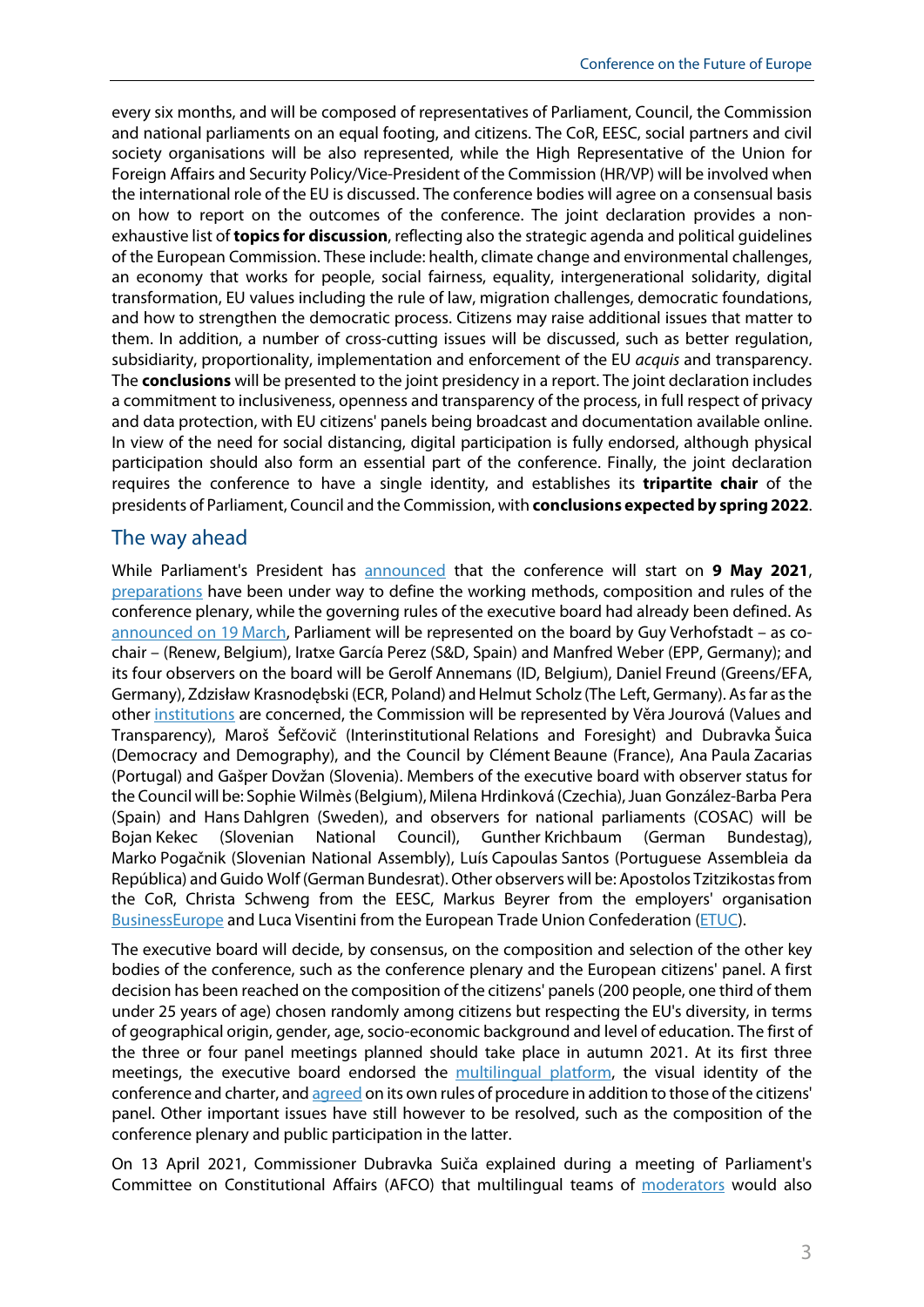oversee the platform and prevent it from being hijacked by external intruders. The CoR, meanwhile, has set up a [high-level group,](https://cor.europa.eu/en/news/Pages/CoR-High-Level-Group-on-European-Democracy-holds-its-first-meeting-to-support-local-leaders) chaired by Herman van Rompuy, former President of the European Council, to provide the CoR with strategic and political analysis for the discussions within the conference. This high-level group will be made up of seven ['wise men and women',](https://cor.europa.eu/en/news/Pages/CoR-High-Level-Group-on-European-Democracy-holds-its-first-meeting-to-support-local-leaders) academics and high-profile leaders.

#### Contribution of the AFCO committee

In preparation for the conference, the AFCO committee has discussed seven working documents on selected key topics. At th[e February 2021](https://www.europarl.europa.eu/meetdocs/2014_2019/plmrep/COMMITTEES/AFCO/OJ/2021/02-25/1225050EN.pdf) AFCO meeting discussions focused on working documents No 3 'Encouraging the dialogue between the European Parliament and the national and regional parliaments for strengthening democracy through the Conference on the Future of Europe' (from 10:38 a.m. in the video) and No 5 'The community method and inter-governmentalism' (from 11:24 a.m.). At the [March 2021](https://emeeting.europarl.europa.eu/emeeting/committee/en/agenda/202103/AFCO?meeting=AFCO-2021-0317_1&session=03-17-09-00) AFCO meeting, Members [discussed](https://multimedia.europarl.europa.eu/en/committee-on-constitutional-affairs_20210317-0900-COMMITTEE-AFCO_vd) working documents No 6 'Overcoming the deadlock of unanimity voting' (from 10:10 a.m.) and No 2 'Institutional reforms in the face of the Covid-19 crisis and other potential future crises: A health Union and new emerging social needs, crisis preparedness' (from 10:41 a.m.). The [April 2021](https://emeeting.europarl.europa.eu/emeeting/committee/en/agenda/202104/AFCO?meeting=AFCO-2021-0412_1&session=04-12-13-45) AFCO meeting debated document  $No 1$  on 'Democratisation of the European Union: improving the accountability, transparency, capacity and responsiveness of the Union's institutions' (from 15:46 p.m.).

The [AFCO committee](https://emeeting.europarl.europa.eu/emeeting/committee/en/agenda/202101/AFCO?meeting=AFCO-2021-0127_1&session=01-27-13-45) has also been spending time looking into public participation in the conference, on the basis of the [working document](https://www.europarl.europa.eu/committees/en/conference-on-the-future-of-europe/product-details/20191216CDT03202) on 'Citizens and civil society participation in the Conference on the Future of Europe' – Rapporteurs: Daniel Freund (Greens/EFA, Germany) and Helmut Scholz (The Left, Germany). Thi[s working document](https://www.europarl.europa.eu/cmsdata/230266/AFCO%20Working%20Document%20on%20Citizens%20and%20Civil%20Society%20Participation%20in%20the%20C.O.F.E.%20-%20FINAL.pdf) centres on how to involve the public in the conference, from the composition to the method and outcome of the deliberations. The document suggests involving young people by means of separate youth 'agoras' (assemblies) in parallel with the citizens' agoras. Particular attention is devoted to the outcome of the citizens' agoras; the suggestion is that recommendations should be discussed in the different institutions, establishing a strong connection between the work of the agoras and the conference, with members of the general public being given the power to make proposals, without replacing the elected members. The working document considers the public contribution essential for a meaningful discussion on topics that matter to them. It suggests that the citizens' agoras should work around sets of questions prepared by the governing bodies of the conference, with the possibility for citizens, civil society representatives and other stakeholders to complement those questions in order to bring the discussion closer to their needs. The citizens' agoras should then make recommendations to the conference plenary by consensus or, if that is not possible, by a qualified majority of two thirds. Recommendations should feed into the conference plenary and be presented by citizens' agora representatives. These would be translated into policy actions by the institutional participants in the conference plenary.

### Challenges and expectations

The conference carries many expectations with it as well as challenges. A first, obvious, difficulty will possibly derive from the current pandemic situation, which will likely not allow fully operational inperson meetings, at least not immediately, and which could make it difficult for delegates to travel. In order to mitigate this difficulty, the Commission has worked on a [multilingual](https://futureu.europa.eu/pages/faq?locale=en) online platform, [launched in April 2021.](https://www.europarl.europa.eu/news/en/press-room/20210414IPR02003/conference-on-the-future-of-europe-launch-of-the-multilingual-digital-platform) It is an innovative participatory tool that allows people to share ideas and comment on them, and then provide summaries of the discussions, which will be given as input to the citizens' panels. This online platform also guarantees access to the conference documents. The platform does not however preclude in-person meetings from being held where possible.

Further challenges and opportunities lie in the content, working methods and outcome of the conference. The breadth of topics proposed for discussion and the outreach sought after call for the governing body working methods to be carefully designed so as to ensure that the conference remains a meaningful exercise[. Commentators](https://andrewduff.blogactiv.eu/2019/09/11/how-the-new-commission-will-treat-eu-constitutional-reform/) have welcomed the initiative, considering it a sign of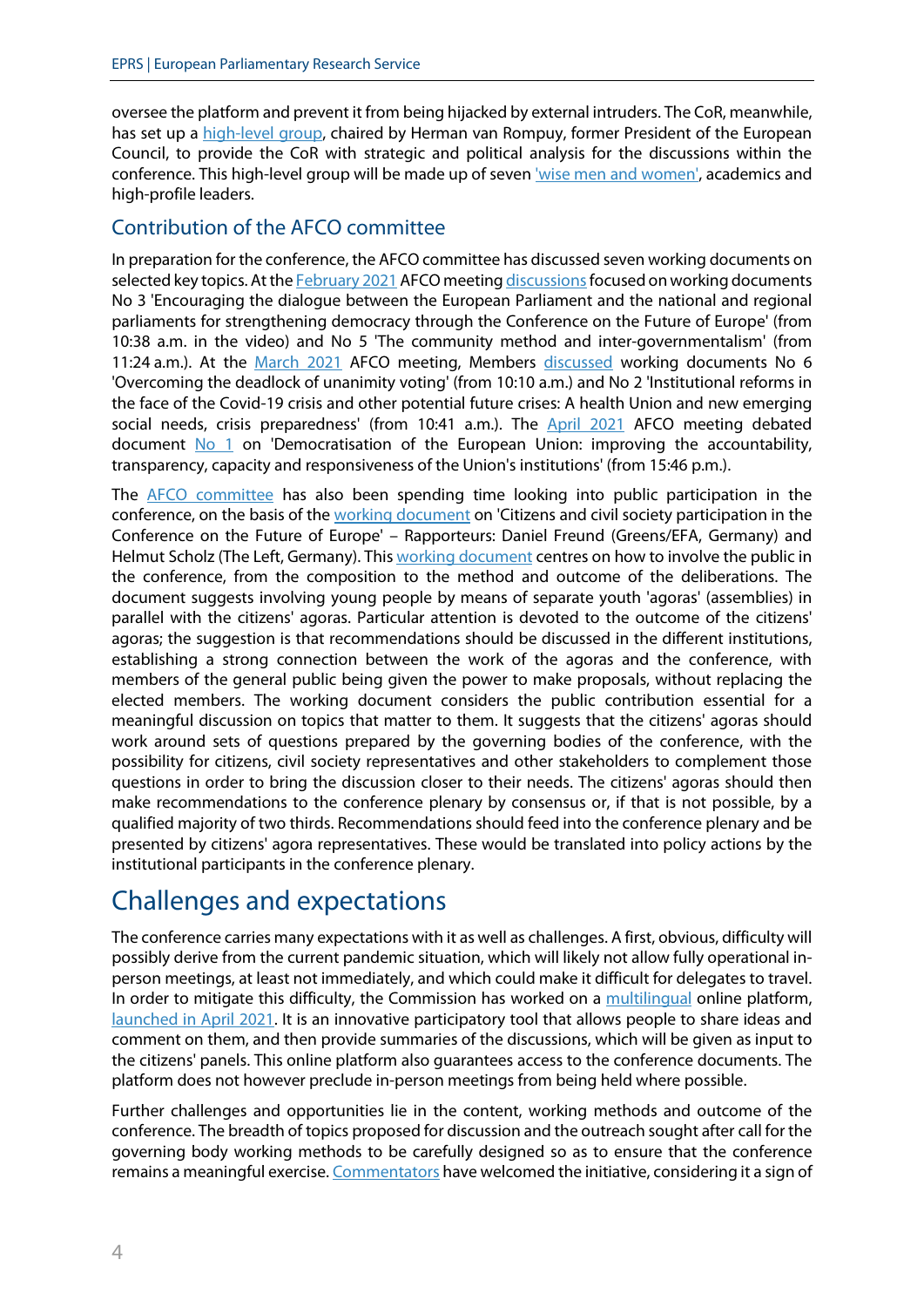the new Commission's reformist spirit[. Others](http://www.epc.eu/en/Publications/The-European-Citizens-Consultations-deserve-pride-of-place-at-von-der%7E21c488) note that a relevant aspect of the conference should be not just the process of debating but also that of taking stock of the outcome in a meaningful way. Some [warn](https://carnegieeurope.eu/2019/11/06/six-ideas-for-rejuvenating-european-democracy-pub-80279) of the risk of launching 'grandiloquent initiatives that fail to deliver meaningful and tangible change'. The conference is also likely to become an interesting and significant example of transnational deliberative democracy, although there are already some misgivings regarding aspects of the joint declaration. Potential issue[s underlined](https://www.epc.eu/en/Publications/The-Conference-on-the-Future-of-Europe-Mind-the-gaps%7E3c8fe8) include: the risk that working methods and determination of outcomes based on consensus could translate into decisions at the lowest common denominator; the need to reduce the number of strategic priorities; the need to establish streamlined EU methods for national events, without leaving these exercises to national discretion; and the need to ensure that the conference results not only in a report but also in an action plan to execute the recommendations. Other [commentators](https://brussels.fes.de/fileadmin/public/editorfiles/events/2021/Q1/210315_CoFoE_Paper_final_online.pdf) have highlighted other challenges, such as: the very short timeframe for the conference, putting great pressure on the executive board to agree on common rules; the dilemma of choosing a structure that creates political ownership by EU institutions, national governments and parliaments alike; the need to ensure that the conference has an impact on future EU policies; the question of how to choose the topics to debate in the conference meaningfully without pre-determined bias; and the need to provide for transparent communication regarding which recommendations the institutions should follow up and why.

# Preparing for the Conference on the Future of Europe

#### The announcement and initial ideas

Aware of the divide that has grown between the EU and civil society in recent years, acting on an [idea of French President Emmanuel Macron](https://www.euractiv.com/section/eu-elections-2019/news/macron-wants-a-convention-to-reform-europe/) and encouraged by the rise in turnout in the May 2019 European elections, the new European Commission President, Ursula von der Leyen, in he[r opening](https://ec.europa.eu/commission/presscorner/detail/en/SPEECH_19_4230)  [statement](https://ec.europa.eu/commission/presscorner/detail/en/SPEECH_19_4230) ('A new push for European Democracy') delivered on 16 July 2019 before her election by Parliament, expressed the wish to involve EU citizens as a part of a broader renewed boost to EU democracy. This resolve was confirmed in the political guidelines for the next European Commission (pp. 19-20), in which von der Leyen pledged that citizens would 'have their say at a conference on the future of Europe, to start in 2020 and run for two years'. Von der Leyen also indicated her openness to the conference being chaired by a Member of the European Parliament.

In her [mission letter](https://ec.europa.eu/commission/sites/beta-political/files/mission-letter-dubravka-suica_en.pdf) to the then-Vice-President-designate for Democracy and Demography, Dubravka Šuica, von der Leyen fleshed out the idea of the conference in more detail. Ideally it should run for two years, 'bring together citizens of all ages from across our Union, as well as civil society and European institutions'; and provide for a 'wide debate, clear objectives and a tangible follow-up on what is agreed'. To that end, Šuica would work in conjunction with the Vice-President for [Interinstitutional relations and Foresight](https://ec.europa.eu/commission/sites/beta-political/files/mission-letter-maros-sefcovic-2019_en.pdf) (Maroš Šefčovič) and the Vice-President for Values and [Transparency](https://ec.europa.eu/commission/sites/beta-political/files/mission-letter-vera-jourova-2019_en.pdf) (Věra Jourová).

In her [written answers](https://www.europarl.europa.eu/resources/library/media/20190927RES62435/20190927RES62435.pdf) submitted to Parliament ahead of her [hearing](https://www.europarl.europa.eu/news/en/hearings2019/commission-hearings-2019/20190910STO60714/dubravka-suica-croatia) on 3 October 2019 before the Committees on Constitutional Affairs and Employment and Social Affairs, Dubravka Šuica emphasised the inclusive nature of the conference, which should ensure that all citizens are heard. She also stressed her intention that **local and regional authorities** should take part in the conference. Šuica suggested that the issues of the **Spitzenkandidaten** (lead candidates) and transnational lists should fall within the conference's remit within a separate working strand, with the conference working on them as a matter of priority in order to produce a proposal by summer 2020. This approach and timeline was confirmed by Věra Jourová, Vice-President for Values and Transparency, who in her [written answers](https://www.europarl.europa.eu/resources/library/media/20190927RES62431/20190927RES62431.pdf) to the European Parliament stated that dealing early with these two issues would enable new measures to be put in place for the 2024 elections.Jourovà and Šuica were to coordinate their work, with Šuica responsible for the overall process and Jourovà focusing on the issue of the *Spitzenkandidaten* and transnational lists, on behalf of the Commission. Jourovà would also support Parliament in amending the **European electoral law**. Šuica, along the lines of von der Leyen's declarations, stated that she was prepared to follow up on the conclusions through legislative initiatives in the second half of the Commission's mandate. However, exploiting the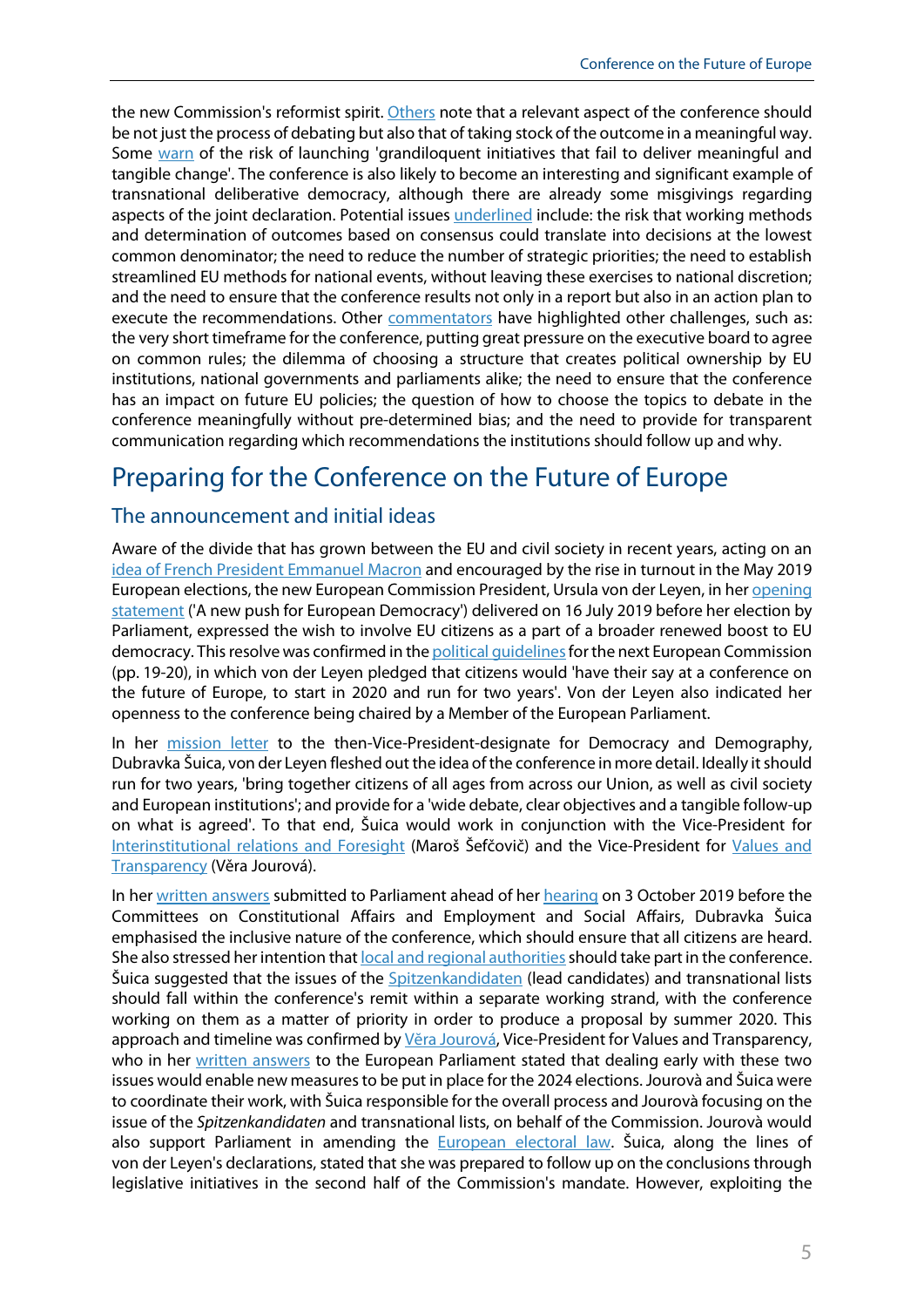potential of the existing Treaties remained the preferred option before resorting to Treaty change, as also indicated by von der Leyen in her political guidelines.

#### Parliament's vision

Even before Parliament's vote to confirm the Commission in [plenary](http://www.europarl.europa.eu/doceo/document/TA-9-2019-0067_EN.html) on 27 November 2019, high-level preparations for the Conference on the Future of Europe had already started. [A working group](https://agensir.it/quotidiano/2019/10/24/eu-parliament-conference-on-future-of-europe-working-group-appointed-to-plan-the-event/) was set up to define Parliament's position on the structure and organisation of the conference. The [AFCO committee](https://www.europarl.europa.eu/ep-live/fr/committees/video?event=20191112-1430-COMMITTEE-AFCO) debated the structure and scope of the conference, in particular the involvement of the public and representatives of civil society and national parliaments, and adopted a[n opinion](https://emeeting.europarl.europa.eu/emeeting/committee/en/agenda/201912/AFCO?meeting=AFCO-2019-1209_1P&session=12-09-18-00) on 9 December 2019. In addition to the topics tackled during the last legislative term, the AFCO committee considered other topics of particular interest to Parliament as potential material for the conference, such as Parliament's right of [legislative initiative,](https://www.europarl.europa.eu/RegData/etudes/BRIE/2020/646174/EPRS_BRI(2020)646174_EN.pdf) Council as a second chamber, the rule [of law,](https://www.europarl.europa.eu/RegData/etudes/STUD/2020/652088/EPRS_STU(2020)652088_EN.pdf) qualified majority voting in Council, *Spitzenkandidaten*, transnational lists, economic governance, social policies, the transparency register, and an independent ethics body.

With it[s resolution](https://www.europarl.europa.eu/doceo/document/TA-9-2020-0010_EN.html) of 15 January 2020, Parliament was the first institution to deliver its vision for the conference. In line with the idea that the conference should revive the European project and bring the EU closer to its citizens, Parliament laid down a rather ambitious and detailed proposal characterised by: ample space for grassroots public involvement in the conference; arguments in favour of an open and transparent process that is also inclusive and well balanced in terms of public representation; the recommendation that Members of Parliament be strongly involved in governance of the conference and suggestion of a genuinely bottom-up approach in terms of input into the discussion. Parliament believed that the conference should provide an opportunity to identify areas where the EU does well, where it needs to improve, where it needs to act and where it needs to become more democratic.

Parliament proposed a number of **governing bodies**, notably: the conference plenary, citizens' agoras, youth agoras, a steering committee, an executive coordination board and a secretariat, all to be gender-balanced at all levels. One innovative proposal was to set up thematic **citizens' agoras**, i.e. transnational forums where citizens can discuss policy priorities of the conference in an open way. Those forums should be representative of the EU public in terms of gender, age, socioeconomic background, level of education and geography. Parliament proposed rather large-scale citizens' agoras: 200-300 participants with a minimum of three per Member State, allocated using degressive proportionality and random selection. The citizens' agoras would then meet with different participants in different locations but would maintain the same participants for each thematic meeting in order to maintain consistency. A youth agora (for young people aged 16 to 25) would also be formed applying the same criteria as for the citizens' agora and meeting twice during the conference (at the beginning and at the end). Parliament also envisaged the possibility that a permanent public consultation mechanism could be introduced in the future. A detailed conference plenary was also proposed: with a maximum of 135 Members of the European Parliament; one member per Member State for the Council; 2 or 4 members per national parliament; 3 members for the Commission, 4 members each for the 2 consultative bodies (the EESC and the CoR); 2 members for each of the two EU-level social partners. A steering committee would be responsible for the preparation of meetings of the plenary, with all political groups represented, representatives of the AFCO committee and Parliament's Bureau and representatives of Council (EU presidency) and the Commission (three Commissioners responsible). An executive board (composed by the three main institutions, under Parliament's leadership) would meanwhile be responsible for the daily and practical management of the conference. Finally, a secretariat assisting the conference would be made up of members of the three institutions.

On the **process and decision making** Parliament suggested a genuinely bottom-up approach, with a listening phase preceding the conference debates and where citizens could make suggestions and propose their visions for Europe. The conference plenary should be able to discuss the topics without a predetermined outcome and should receive feedback from the citizens' and youth agoras,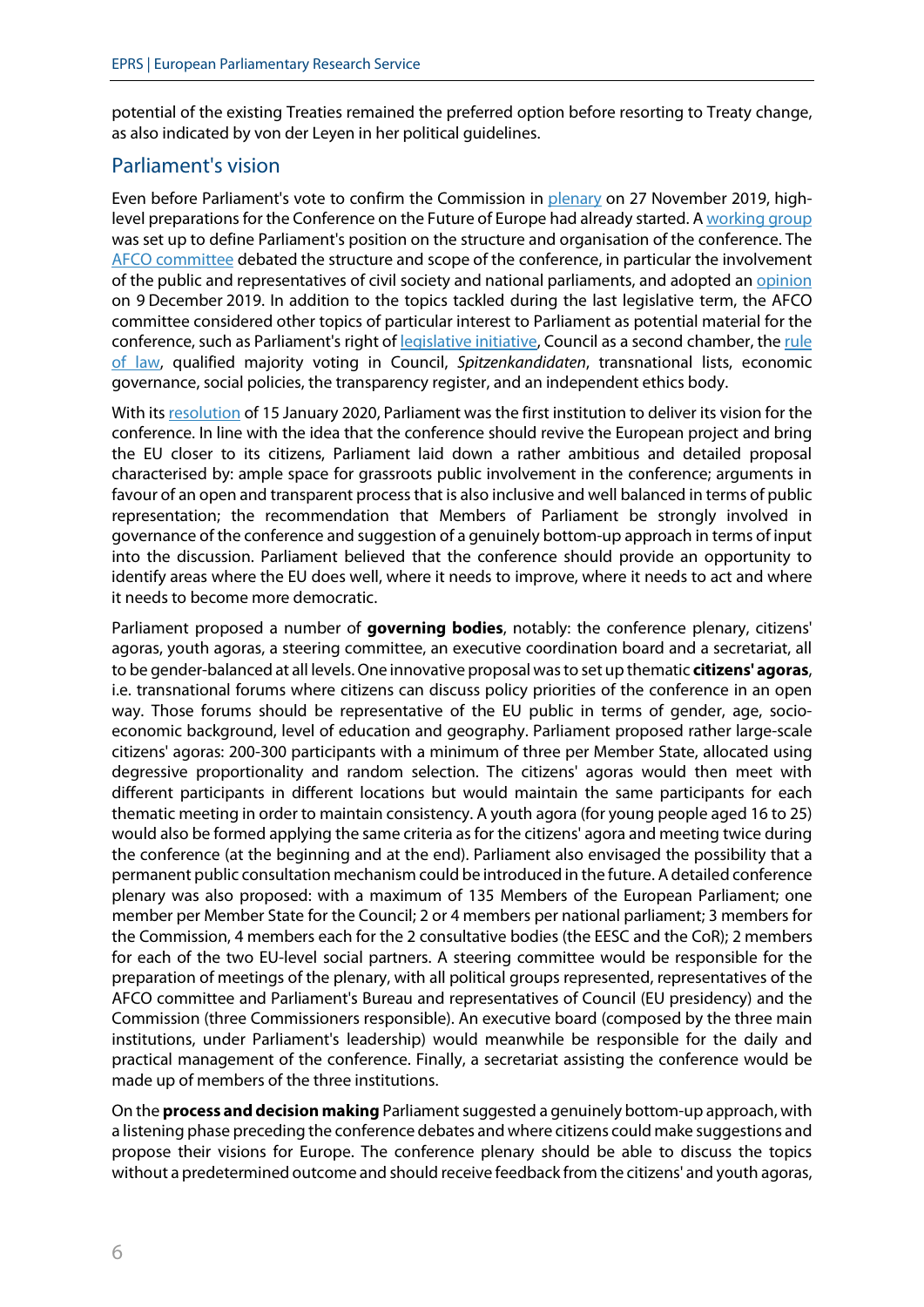to be taken into account in the plenary discussion. The conference plenary should decide by consensus on the recommendations or, at very least, the recommendations should reflect the views of the majority of representatives of each of the three institutions and of national parliaments. Similarly, the citizens' agoras would seek agreement by consensus with the possibility to express a minority opinion. Parliament also acknowledged the importance of the involvement of civil society, universities, non-governmental organisations, research centres and think-tanks, and invited them to provide support all along the process.

The **topics for discussion** proposed by Parliament comprised a number of broad and nonexhaustive policy areas (EU values, democratic and institutional aspects, environment and climate change, social justice, economy, employment and taxation; digital transformation; security and the EU's role in the world) with discussions on electoral matters (transnational lists and the lead candidate system) to be debated early on in order to prepare properly for the next European elections. As to the **outcome**, the conference should produce recommendations that would need to be translated into concrete actions in order to meet citizens' expectations. The follow-up could take the form of legislative proposals or Treaty change or any other action required. Parliament originally proposed that the conference begin on 9 May 2020 (Europe Day) and last for two years, after the three institutions had agreed on a memorandum of understanding on the concept, scope, structure and timing of the conference.

#### The Commission's vision

A few days after Parliament's resolution was adopted, on 22 January 2020 the Commission made known its own approach to the conference in a [communication.](https://ec.europa.eu/info/sites/info/files/communication-conference-future-of-europe-january-2020_en.pdf) The [Commission's position](https://ec.europa.eu/commission/presscorner/api/files/document/print/en/ip_20_89/IP_20_89_EN.pdf) coincided with Parliament's on several points, but on some others was somewhat less ambitious. Like Parliament, the Commission saw the conference as an opportunity for a **pan-European democratic exercise**, where citizens could come to the centre of the integration process and contribute to a more vibrant, relevant and interactive democratic system. In this respect, the Commission focused on the topics for debate, public involvement, and practical aspects of the conference and its outreach, rather than on who should take part or how the decision-making process should work. Notwithstanding the aim of involving citizens in shaping the future of Europe, the Commission considered the conference a way to complement representative democracy rather than replace it. Openness, transparency and inclusiveness were crucial elements of Commission's vision for the conference as a bottom-up approach where citizens from all walks of life could have a say.

The Commission proposed two different but parallel strands **of topics for debate** for the conference. A first strand would focus, but not exclusively, on von der Leyen's six political priorities and the European Council's strategic agenda (climate change, environment, an economy that works for people, social fairness and equality, digital transformation, promoting EU values, strengthening the EU's voice in the world, and shoring up the Union's democratic foundations). A second working strand would focus on democratic process and institutional aspects, including the lead candidate process and transnational lists. On changes to the electoral law, where the Commission has no competences, the Commission proposed to act as an honest broker, offering the advice and expertise necessary. The Commission acknowledged that electoral matters needed to be dealt with by the conference in time to allow any change to be implemented before the 2024 elections.

Concerning **public involvement**, the Commission suggested leaning on existing experience of consultations to ensure that the conference reaches the largest number of Europeans possible. Examples include the 'citizens' dialogue', the 'European citizens' panels on the future of Europe' and other experiences gained at regional or local level. The Commission also proposed to draw on existing forms of participatory democracy such as the citizens' assemblies organised in Member States or other outreach activities organised by the EESC or the CoR. The European Citizens' Initiative, the  $H$ -Have your say' consultation, the Erasmus programme or the DiscoverEU initiative could help to promote the conference. The Commission envisaged deliberative panels organised by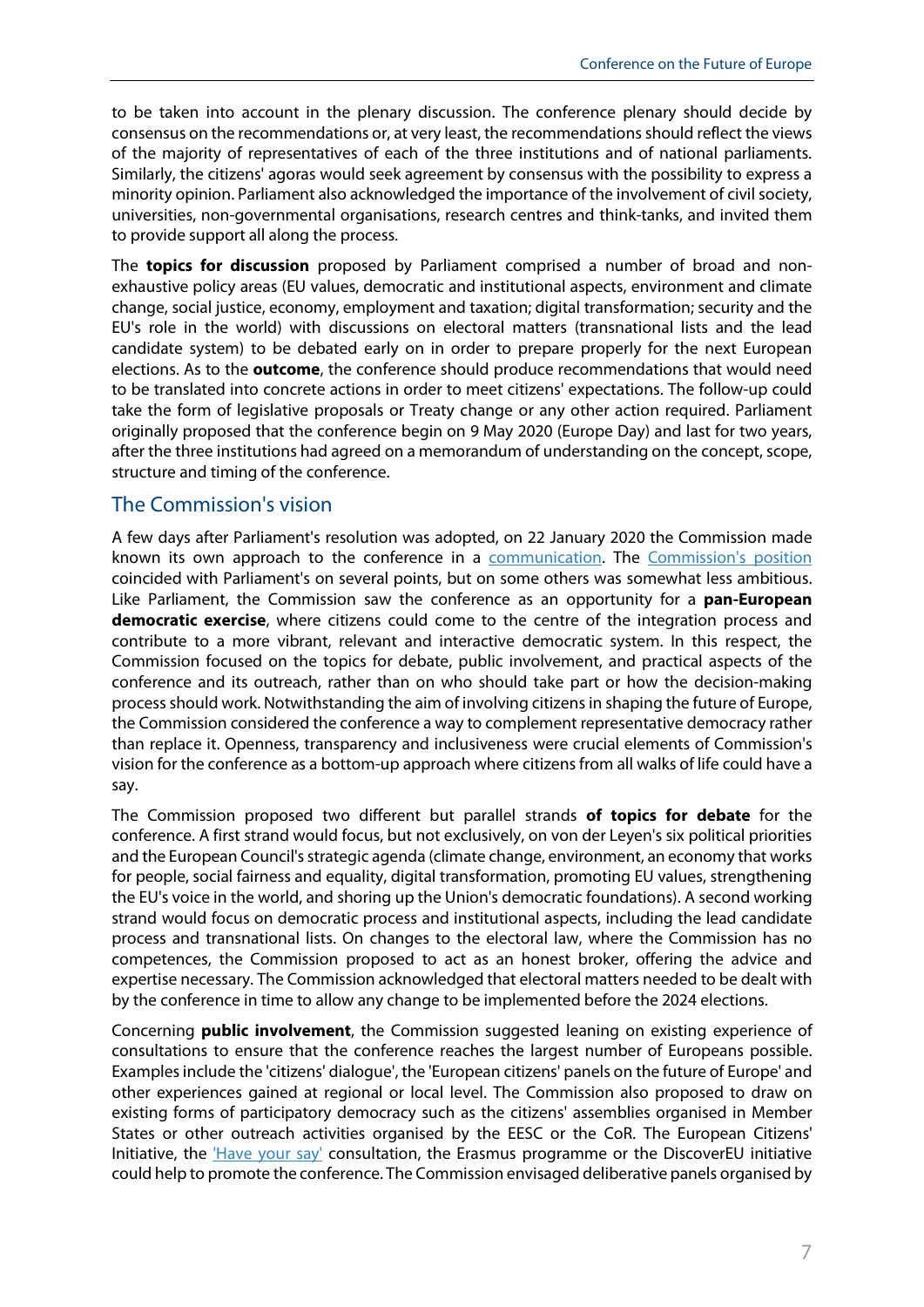the EU institutions, operating within the conference gathering citizens and experts and formulating the appropriate recommendations for action. The Commission suggested a multilingual platform to allow an interactive discussion within the conference. Aiming to promote the participation of young people, the Commission also suggested sports events, 'hackathons' and festivals, without neglecting more traditional types of events for the older generations.

The Commission also suggested a **feedback mechanism** to ensure that ideas expressed in the conference were translated into recommendations. This could be achieved by means of Commission representations reporting back, opinion polls from the conference, and quarterly reports by Commission Vice-President Dubravka Suiča to the College. The discussion or conclusions of the conference should be followed up with appropriate action, either through secondary legislation or Treaty change. The Commission also tackled **practical aspects of the conference**, such as the need to create an interinstitutional budget to conduct the conference, allocation of responsibilities among Commissioners, a common visual identity and a comprehensive communication approach, with the European Parliament liaison offices playing an important role in the field in raising awareness, together with other EU networks such as the Europe Direct networks for instance. Like Parliament, the Commission proposed that the conference start on Europe Day, i.e. 9 May 2020, with a kick-off event in Dubrovnik, and present its outcomes under the French Presidency in 2022, after the three institutions had agreed on a joint declaration.

#### Council and Member States' vision

Ahead of the European Council meeting on 12-13 December, in December 2019 France and Germany offered a few guidelines for the conference in a [non-paper](https://www.politico.eu/wp-content/uploads/2019/11/Conference-on-the-Future-of-Europe.pdf) whose salient elements were the bottom-up approach, the aim to make the EU more structured and sovereign, and the twofold work stream: the EU's institutional and democratic functioning, and policy-oriented priorities.

Although the European Council had already discussed the idea of a conference on the future of Europe at its meeting on [12 December 2019,](https://www.consilium.europa.eu/en/meetings/european-council/2019/12/12-13/) the Council was the last of the three institutions to make its vision for the conference public.

After some initial non-conclusive debates at the General Affairs Council in January 2020, in February 2020 and on 26 May 2020, the pandemic meant that the project was not a priority on Council's agenda for some time. Efforts to revive the discussions were made however by Parliament with it[s resolution](https://www.europarl.europa.eu/doceo/document/TA-9-2020-0054_EN.html) of 17 April 2020 calling for the resumption of the conference as soon as possible. Further [calls](https://www.europarl.europa.eu/RegData/etudes/ATAG/2020/651959/EPRS_ATA(2020)651959_EN.pdf) from Parliament on Council to adopt a position were expressed in a [resolution](https://www.europarl.europa.eu/doceo/document/TA-9-2020-0153_EN.html) of 18 June 2020. Council reached an agree[d position](https://www.consilium.europa.eu/media/44679/st09102-en20.pdf) on 24 June 2020 only.

[Council's position](https://www.consilium.europa.eu/en/press/press-releases/2020/06/24/conference-on-the-future-of-europe-council-agrees-its-position/) converged with those of Parliament and the Commission on some points, in particular on public participation. However on other aspects it diverged from the other two institutions. On the **opportunity to hold a conference**, Council recognised that the pandemic had added reasons to reflect on the future of Europe and strengthen EU solidarity. However, Council believed that implementation of the strategic agenda and a 'policy first' approach should take precedence when deciding **topics for discussion**. Council identified five main policy clusters (sustainability including just transition; societal challenges; innovation, competitiveness and digital transformation; fundamental values and the EU's international role) and few cross-cutting horizontal issues that could assist with the delivery of these policies (better regulation, subsidiarity and proportionality, and transparency).

Council considered that all the institutions should share ownership of the conference, including national parliaments. The conference should be guided by the principle of **equality between institutions** and of respect for each other's prerogatives, it should guarantee inclusiveness of all institutions, stakeholders and citizens, and ensure effectiveness of the process by avoiding unnecessary bureaucracy. The organisation of the conference should be lean, institutions should participate on an equal footing, and conference structures should be gender-balanced throughout. The conference should also be chaired by an eminent European personality. Concerning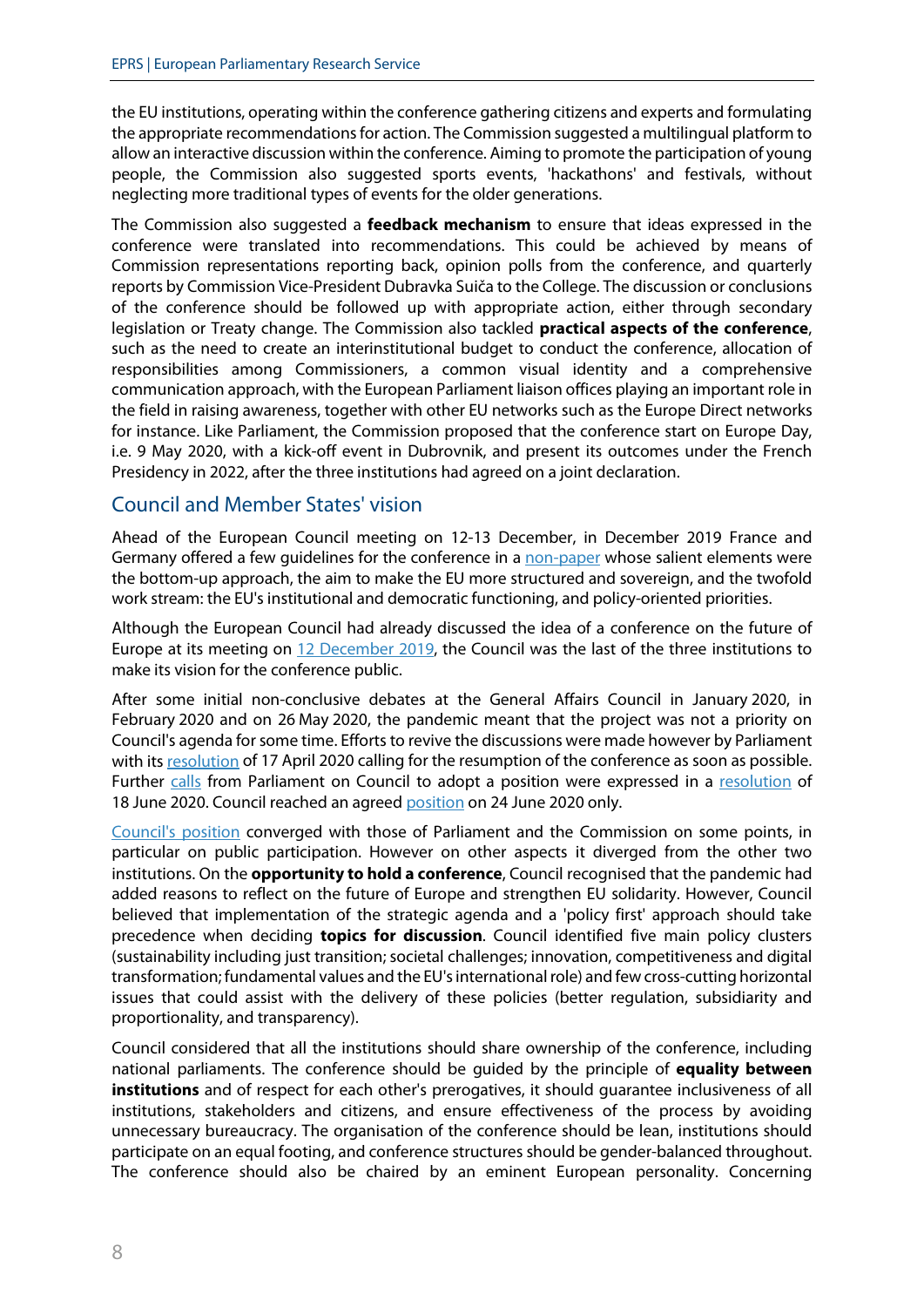**organisation**, assistance should come from a steering group composed of representatives of each institution – with the Council represented by its rotating presidency – and the rotating presidency o[f COSAC,](http://www.cosac.eu/en/) while a small secretariat could also be formed. As to **methods**, debates should take place at national and regional level and by means of multilingual platforms, with the possibility to hold discussions in citizens' panels in Member States and at European level. How to report the results of the various debates was a matter left for the structures of the conference to decide. In terms of **outcome**, Council underlined that the conference would not constitute a means to achieve Treaty change as the Conference would not fall under Article 48 of the Treaty on European Union.

After Council expressed its position, the preparatory process involved months of negotiation between the three institutions up until the end of 2020, with a failure to agree on several key points concerning governance, leadership and organisation. On 3 February 2021, the Portuguese [Presidency](https://www.euractiv.com/section/eu-council-presidency/news/eu27-accept-portuguese-idea-on-conference-on-the-future-of-europe/) of the Council bridged the gap on those contentious points and the Council agreed on a revised [position](https://www.consilium.europa.eu/media/48588/st_5911_2021_init_en.pdf) that proposed a **joint chair** of the conference shared between the three institutions: Council, Commission and Parliament. It replaced the steering board with an **executive board** made up of three representatives of the three institutions each in charge of the organisational issues of the conference, and envisaged its launch on 9 May 2021.

#### Finalisation of the preparation

The preparatory phase of the Conference took rather a long time not only due to practical difficulties connected with the Covid-19 pandemic and due to a rather temporary shift in priorities, but also due to the difficulties of the three institutions in finding a common understanding on some crucial aspects of the Conference. Efforts to resume the project were made by th[e German Presidency,](https://www.eu2020.de/eu2020-en/civil-society-conferende-on-the-future-of-europe/2360192) and the importance of the Conference was reiterated by the **EESC**, while in November 2020, the [President of the European Parliament,](https://www.europarl.europa.eu/the-president/en/newsroom/sassoli-conference-on-the-future-of-europe-is-a-chance-to-strengthen-european-democracy-and-rediscover-the-soul-of-the-european) David Sassoli, underlined that the Conference remains a priority for the current parliamentary term.

With the last contentious issues sorted out and Council revising its position, the joint declaration was approved first by Parliament's [Conference of Presidents](https://www.europarl.europa.eu/news/en/press-room/20210301IPR98957/ep-leaders-approve-conference-on-the-future-of-europe-s-founding-declaration) on 4 March 2021 and then b[y Council](https://www.consilium.europa.eu/en/press/press-releases/2021/03/05/the-conference-on-the-future-of-europe-gets-green-light-from-the-council/) on 5 March 2021, paving the way for it[s solemn signature](https://www.europarl.europa.eu/news/en/press-room/20210304IPR99242/future-of-europe-engaging-with-citizens-to-build-a-more-resilient-europe) on 10 March 2021 by the three presidents who will co-chair the conference. This marked the end of the long preparation phase.

# Looking back: The 2002 Convention on the Future of Europe

In view of the large number of countries expected to join the EU in the 2000s, and although some of the unfinished reforms of the Amsterdam Treaty (the 'Amsterdam leftovers') had been tackled by the Nice Treaty (2001), the need for reform was clear from the European Council'[s 'Nice Declaration'](https://eur-lex.europa.eu/legal-content/EN/TXT/HTML/?uri=LEGISSUM:xy0021&from=FR) [\(December 2000\)](https://www.cvce.eu/collections/unit-content/-/unit/02bb76df-d066-4c08-a58a-d4686a3e68ff/369c4261-a1e9-4358-91ce-8e9e08d66237) (Declaration No 23 annexed to the Nice Treaty). It called for a deeper and wider debate on some crucial aspects of EU governance, such as the delimitation of the powers of the EU, the status of the Charter of Fundamental Rights, the simplification of the Treaties and the role of national parliaments. A year later, in the [Laeken Declaration,](https://ec.europa.eu/dorie/fileDownload.do;jsessionid=BfT1JXCLqsj0GqG1GmTSb6PW0fPlZyQq7k7z2hxnqtQ8xJmJZJQP!-172979321?docId=344249&cardId=344249) EU leaders expressed the need for major institutional reforms spanning, inter alia, from the rationalisation of legislative instruments, to the preservation of the institutional balance and clarification of the competences between the Member States and the Union. The [Laeken Declaration](https://www.cvce.eu/en/obj/laeken_declaration_on_the_future_of_the_european_union_15_december_2001-en-a76801d5-4bf0-4483-9000-e6df94b07a55.html) established a [Convention on the Future of](https://www.europarl.europa.eu/factsheets/en/sheet/4/the-treaty-of-nice-and-the-convention-on-the-future-of-europe)  [Europe](https://www.europarl.europa.eu/factsheets/en/sheet/4/the-treaty-of-nice-and-the-convention-on-the-future-of-europe) - drawing on the successful [convention](https://www.europarl.europa.eu/charter/composition_en.htm) that had drafted the Charter of Fundamental Rights – and tasked it with considering 'the key issues arising for the Union's future development' and trying to identify 'the various possible responses'. Ultimately the convention was tasked with drawing up a final document, meant to contain either options or recommendations for future reforms. This document would ideally serve as a basis for discussion within a subsequent intergovernmental conference intended to reform the Treaties.

Th[e convention](http://european-convention.europa.eu/EN/praesidium/praesidium2352.html?lang=EN) began work on 28 February 2002. In addition to the chair (Valéry Giscard D'Estaing) and two vice-chairs (Giuliano Amato and Jean-Luc Dehaene), it comprised the following participants: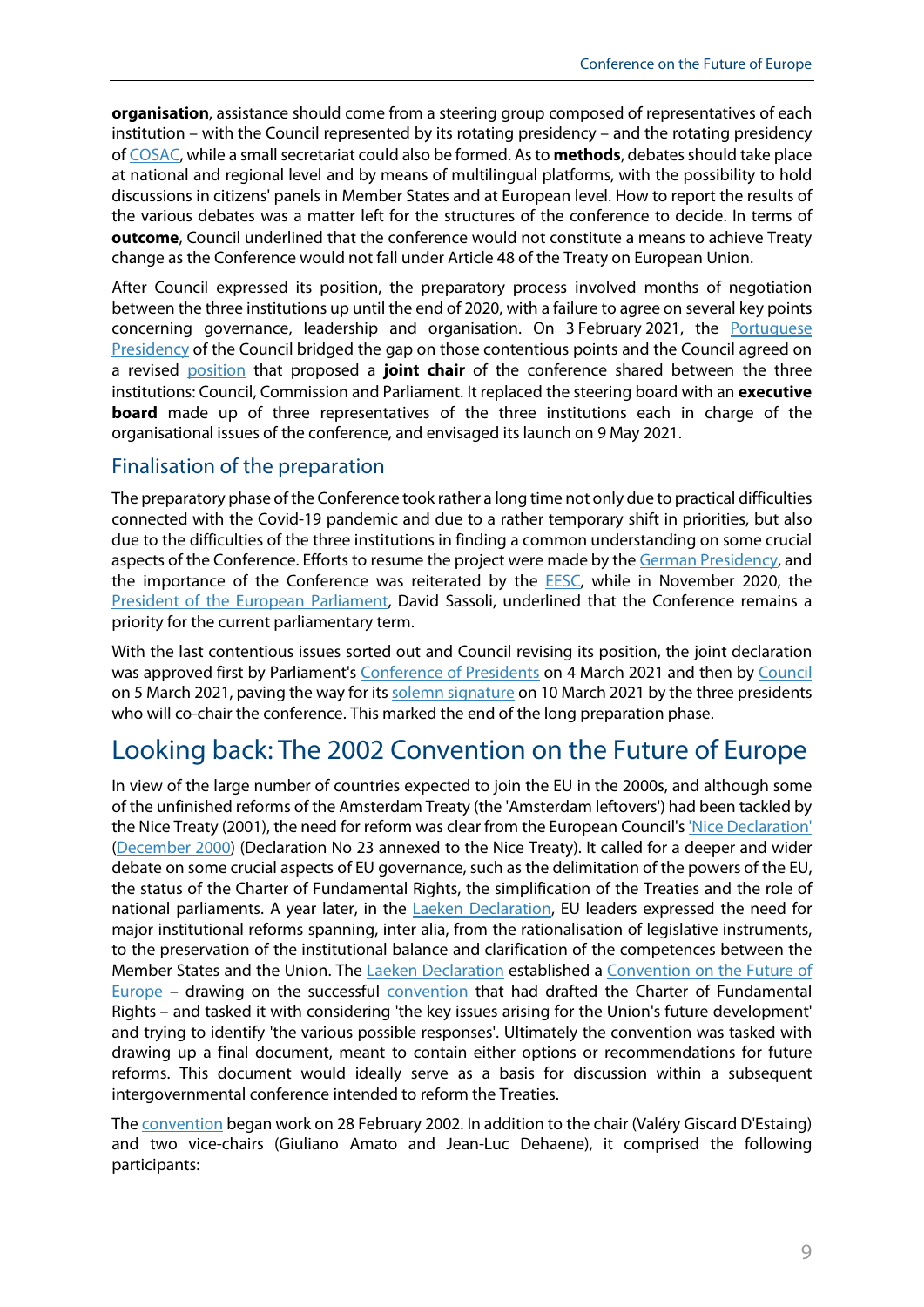- **2** 15 representatives of the Heads of State or Government of the Member States (one from each Member State);
- <sup>1</sup> 13 representatives of the Heads of State or Government of the candidate countries (1 per candidate country), but their participation was not to prevent consensus that might emerge among Member States;
- $\blacktriangleright$  30 representatives of the national parliaments of the Member States (two from each Member State);
- $\blacktriangleright$  26 representatives of the national parliaments of the candidate countries (two from each candidate country);
- $\geq$  16 members of the European Parliament; and
- <sup>2</sup> 2 representatives of the European Commission.

In addition, a number of participants had observer status:

- $\blacktriangleright$  3 representatives of the Economic and Social Committee;
- $\blacktriangleright$  6 representatives of the Committee of the Regions;
- $\geq$  3 representatives of the social partners; and
- $\blacktriangleright$  the European Ombudsman.

The convention therefore numbered a total of 105 members (excluding alternate members). It established a praesidium to provide impetus and an initial working framework. The praesidium worked behind closed doors and was composed of the chair and vice-chairs and nine members drawn from the convention (the representatives of the three governments holding the Council presidency during the convention, two national parliament representatives, two European Parliament representatives and two Commission representatives). A secretariat assisted both the convention and the praesidium. The Laeken Declaration also provided for a forum for organisations representing civil society (the social partners, the business world, non-governmental organisations and academia). This forum would take the form of a structured network of organisations receiving regular information on the convention's proceedings. Such organisations would be heard or consulted on specific topics in accordance with arrangements to be established by the praesidium. The convention also featured a youth convention, meant to present its own [conclusions.](http://european-convention.europa.eu/pdf/reg/en/02/cv00/cv00205.en02.pdf)

Th[e work](https://www.euractiv.com/section/future-eu/opinion/convention-on-the-future-of-europe-end-of-term-report/) of the convention was relatively condensed into a timespan of one and a half years. After a first phase of 'listening' which lasted six to seven months, and where the various positions could be expressed in public debates, the convention presented an outline of topics that were soon to be labelled a 'constitutional treaty'. In a subsequent phase, draft provisions and amendments were worked upon until a 'final draft' was delivered to the European Council meeting in Thessaloniki on 20 June 2003. At its last plenary on 10 July 2003, the convention adopted the draft Treaty [establishing a Constitution for Europe](http://european-convention.europa.eu/pdf/reg/en/03/cv00/cv00850.en03.pdf) which was transmitted to the President of the European Council on 18 July 2003.

The draft Treaty establishing a Constitution for Europe built on the convention's work and on the additional negotiations within th[e intergovernmental conference](https://www.cvce.eu/en/education/unit-content/-/unit/d5906df5-4f83-4603-85f7-0cabc24b9fe1/7deff0d5-260f-47c3-bc5f-1acb702daf36/Resources) between October 2003 and June 2004. It was signed by representatives of the Member States, and adopted by the *European* [Parliament.](http://www.europarl.europa.eu/sides/getDoc.do?pubRef=-//EP//TEXT+TA+P6-TA-2005-0004+0+DOC+XML+V0//EN&language=EN) However, during the ratification process in the Member States, referendums were held in several countries, with the draft Treaty establishing a Constitution for Europe rejected in France (by [54.7](http://news.bbc.co.uk/2/hi/europe/4592243.stm) %) and the Netherlands (by [61.6](http://news.bbc.co.uk/2/hi/4601439.stm) %) thus preventing the Treaty from entering into force. Later, in 2007, the Lisbon Treaty was adopted and entered into force on 1 December 2009.

### Past experiences of consulting the public

Under Jean-Claude Juncker's presidency, the Commission conducted several initiatives involving public consultations, giving new impetus to the broader debate with the March 2017 [white paper](https://ec.europa.eu/info/sites/default/files/white_paper_on_the_future_of_europe_en.pdf) on the future of Europe. An online consultation of citizens on the future of Europe was launched in May 2018, with [a questionnaire](https://ec.europa.eu/consultation/runner/Future-of-Europe?surveylanguage=en) of 12 questions, designed by a panel of 96 members of the public, offering citizens an opportunity to express their expectations, concerns and hopes. In addition,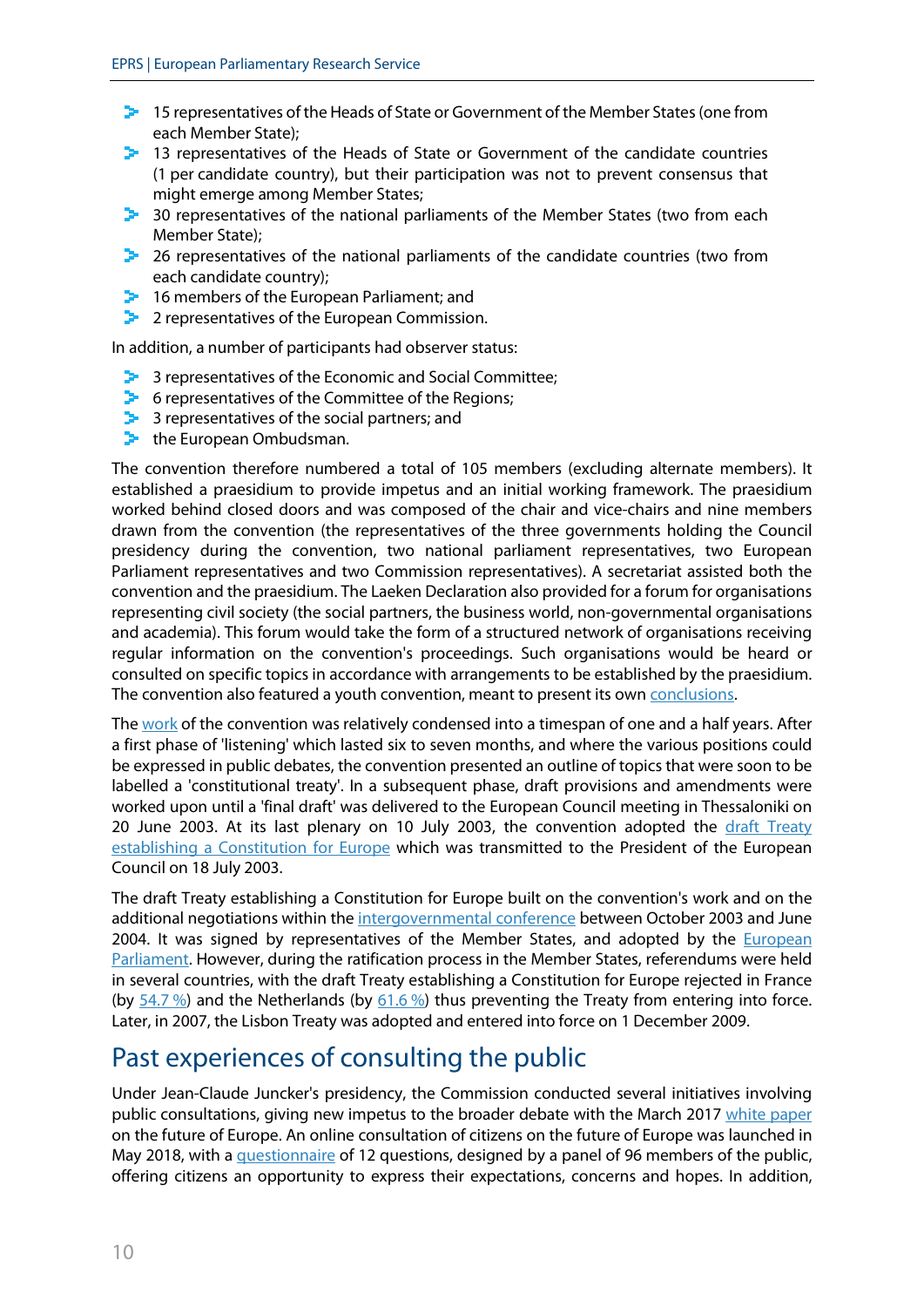Juncker's Commission also held ['Citizens' Dialogue' conferences,](https://ec.europa.eu/info/about-european-commission/get-involved/citizens-dialogues_en) involving the Commission President, the Commissioners and other Commission staff members and covering a wide range of policy areas. These were town-hall style debates carried out in line with Juncker's invitation to members of the College of Commissioners to be politically active in communicating the common agenda to the public and listening to common concerns coming from them. The 2019 [report](https://ec.europa.eu/commission/sites/beta-political/files/euco-sibiu-citizensdialogues_en.pdf) on citizens' dialogue and citizens' consultation was delivered to the EU-27 leaders as material for reflection for the Sibiu meeting of 9 May 2019. One [analysis](https://www.epc.eu/en/Publications/The-European-Citizens-Consult%7E267d84) criticised however certain aspects of these consultations, in particular the uncoordinated approach, which had an impact on the credibility, visibility and effectiveness of the process.

On the initiative of French President Emmanuel Macron, European citizens' consultationstook place between April and October 2018. These consisted mainly of debates at national level carried out under a high-level [EU framework,](http://data.consilium.europa.eu/doc/document/ST-14535-2018-INIT/en/pdf) with great [freedom](https://www.epc.eu/documents/uploads/pub_8839_ecc_executive_summary.pdf?doc_id=2064) left to Member States as to how the debates should take place.

Debates with citizens had also been carried out during José Manuel Barroso's presidency, with 51 citizens' [dialogues](https://ec.europa.eu/archives/debate-future-europe/citizens-dialogues/index_en.htm) taking place in every EU country, while a final pan-European debate took place in Brussels, with participants from all the cities that had organised debates, and with the [participation](https://ec.europa.eu/archives/debate-future-europe/citizens-dialogues/belgium/brussels3/dialogue_en.pdf) of the President of the Commission, the Commissioners and representatives of the European Parliament and national and local politicians.

Th[e Eurobarometer](https://europa.eu/eurobarometer/surveys/browse/all/series/4962) survey on the future of Europe tests public opinion regularly. At national level, a number of innovative forms of [participatory democracy](https://www.europarl.europa.eu/RegData/etudes/STUD/2020/651970/EPRS_STU(2020)651970_EN.pdf) have also been tested, such as the Irish [citizens' assemblies,](https://www.citizensassembly.ie/en/) the Parisian [participatory budget](https://budgetparticipatif.paris.fr/bp/) and the Belgia[n Ostbelgien Citizens' Council.](https://oidp.net/en/practice.php?id=1237)

## The broader debate on the future of Europe

The Conference on the Future of Europe that is now beginning represents in a way a more formalised and structured continuation of the recent initiatives outlined above. The issue of 'reforming Europe' has in fact been widely discussed in recent years, and refers to both the institutional setting and sectoral policies. Contributions to that debate have been numerous, not only from scholars and think-tanks but also from institutional actors, as well as Member States, individually or in groups.

The **European Parliament** was the first to offer a substantial contribution, in the form of two resolutions adopted on 16 February 2017, with ideas ranging from less difficult initiatives to more far-reaching proposals for reform. In its firs[t resolution,](https://www.europarl.europa.eu/doceo/document/TA-8-2017-0049_EN.html?redirect) Parliament intended to build on the 'unused potential' of the Lisbon Treaty by, for instance: limiting the intergovernmental approach; proposing a shift from unanimity to qualified majority voting through the use of [passerelle clauses](https://www.europarl.europa.eu/RegData/etudes/STUD/2020/659420/EPRS_STU(2020)659420_EN.pdf) by the European Council; making more frequent use of its own right of legislative initiative; strengthening its political scrutiny over the Commission; reducing the number of Council configurations and transforming the Council into a true legislative chamber. In the second [resolution,](https://www.europarl.europa.eu/doceo/document/TA-8-2017-0048_EN.html?redirect) Parliament's proposals were more far-reaching since most of them would require Treaty changes. These included: making fiscal and economic policy a shared competence; increasing Parliament's involvement in economic and monetary union; creating an 'EU foreign minister', transforming the office of the HR/VP; empowering the Commission to bring infringement proceedings for the violation of Union values; making more frequent use of qualified majority voting in the Council; and granting the power to actors other than the Commission, such as Council, Parliament and national parliaments, to submit legislative proposals.

The **Commission** contributed to the debate with its March 2017 [white paper](https://ec.europa.eu/commission/sites/beta-political/files/white_paper_on_the_future_of_europe_en.pdf) presenting five 'working methods' for the future i.e. five different scenarios in which EU integration could be developed with the intention of stimulating debate but without offering a definitive solution. Those scenarios were: i) 'Carrying on'; ii) 'Nothing but the single market'; iii) 'Those who want more do more'; iv) 'Doing less more efficiently'; and v) 'Doing much more together'. A sixth scenario was added in the Juncker's 2017 State of the Union address in September 2017, based on strengthening